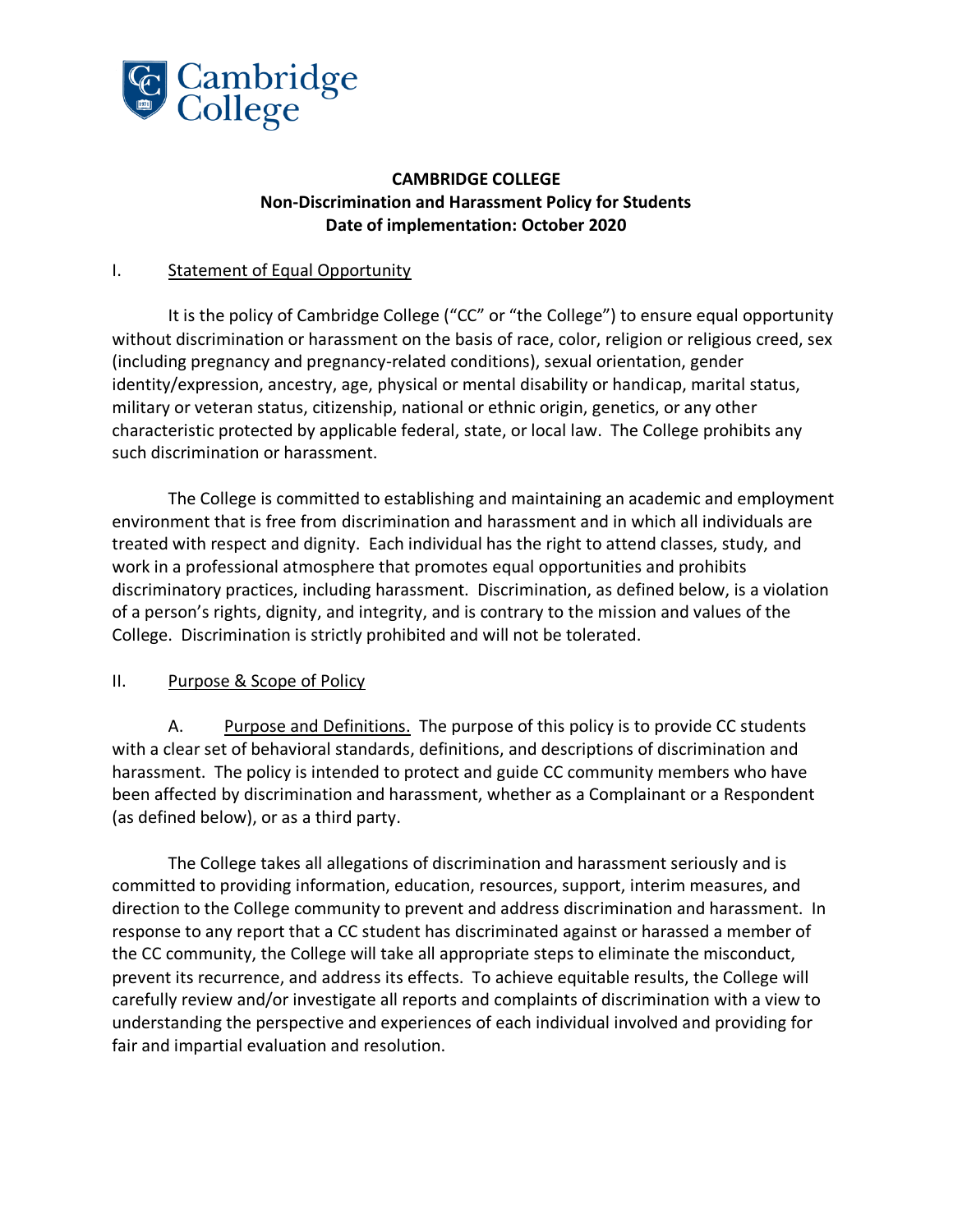When used in this policy, "Complainant" refers to those persons who have reported to the College that they have been the subject of prohibited conduct. "Respondent" refers to the student or students who have been accused of engaging in prohibited conduct. "Third party" refers to any other person with information concerning a report of prohibited conduct, including any witness to the incident or any individual who makes a report to the College concerning someone else. A "report" refers to any incident or concern regarding prohibited conduct that is reported to the College. A "complaint" is an allegation of discrimination filed against a CC student that initiates the investigation and disciplinary process outlined in this policy.

B. Scope.This policy applies to all CC students. All CC students are responsible for their actions and behavior, both on campus and off campus. CC students have a responsibility to adhere to both College policies and all laws (local, state, and federal) of wherever they reside or travel. Therefore, this policy applies both to on-campus and off-campus conduct, including, but not limited to, clinical internships, field trips, or other off-campus College-related functions.

All College community members are expected to notify the Associate Provost for Student Learning Outcomes Assessment (the "Associate Provost") if they receive information that any CC student has engaged in conduct prohibited by this policy. In addition, any individual may make a report alleging a violation of this policy, whether or not he/she/they is affiliated with the College. The College will provide resource options and respond promptly and equitably to all reports of prohibited conduct asserted against a CC student. The College will engage in a review of the alleged prohibited conduct during which it is committed to maintaining fairness for all parties and balancing the needs and interests of individuals with the safety of the community.

| Associate Provost for Student | <b>Tracy McLaughlin</b>               |
|-------------------------------|---------------------------------------|
| Learning Outcomes Assessment: | 500 Rutherford Avenue                 |
|                               | Boston, MA 02129                      |
|                               | 617-873-0150                          |
|                               | Tracy.McLaughlin@cambridgecollege.edu |

Violations of this policy may result in disciplinary action. Depending on the nature of the violation, disciplinary consequences for violations of this policy may include warnings (verbal or written), removal from a course, changes to enrollment status, suspension or dismissal. In addition, CC students should be aware that the conduct described in this policy may also violate federal or state laws and regulations.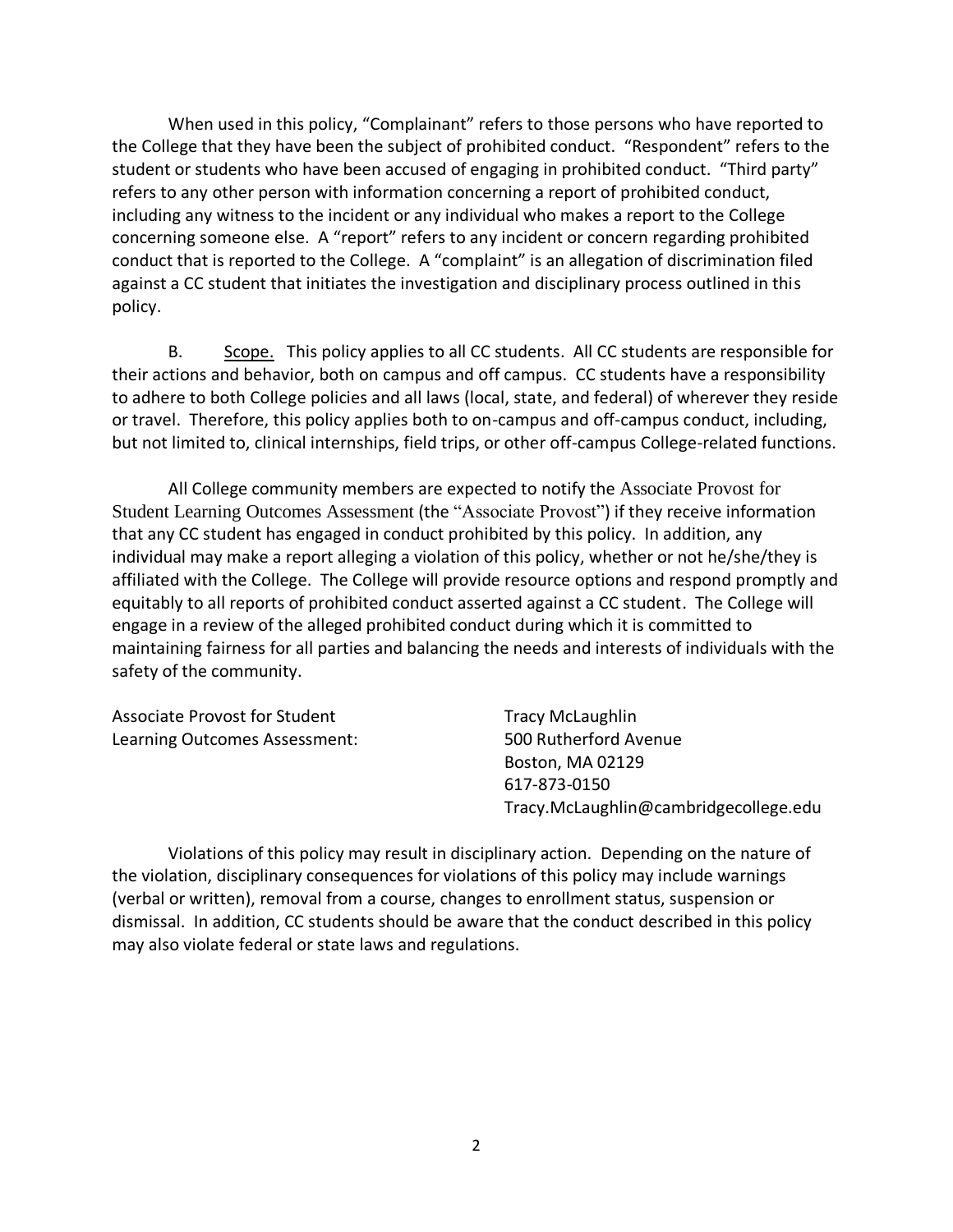C. Coordination with the College's Title IX Sexual Harassment Policy, the College's Sexual Misconduct Policy, and the College's Non-Discrimination and Harassment Policy for Employees

1. Sexual Harassment and Sexual Misconduct. Sexual harassment is a form of discrimination on the basis of sex. Reports or complaints of sexual harassment allegedly committed by a CC student will not be addressed under this Policy; such reports or complaints, if the jurisdictional requirements of Title IX are satisfied and the Title IX Coordinator determines that the alleged conduct requires a formal Title IX investigation, will be addressed under the College's Title IX Sexual Harassment Policy. Such reports or complaints that do not meet the jurisdictional requirements of Title IX or which the Title IX Coordinator determines do not require a formal Title IX investigation will be addressed under the College's Sexual Misconduct Policy and this policy.

2. Other Protected Characteristics. The College recognizes that discrimination or harassment related to an individual's sex, gender identity or gender expression (collectively, "gender related status"), which is prohibited by this policy, can occur in conjunction with discrimination or harassment related to an individual's race, color, ethnicity, national origin, religion, age, disability, sexual orientation, or any other legally protected characteristics ("protected characteristics"). When misconduct relates solely to a person's gender related status, the College will address such conduct pursuant to the College's Title IX Sexual Harassment Policy or the College's Sexual Misconduct Policy. When the College receives a report that a community member has engaged in misconduct related to both a person's gender related status and other protected characteristics, the College has discretion to decide under which policy or policies to address the report and will coordinate the investigation and resolution efforts to address any and all harassment and discrimination.

3. Claims Against CC Employees.Allegations of discrimination, harassment or retaliation allegedly committed by a CC employee will be handled under the Non-Discrimination and Harassment Policy for Employees. The term "employee" refers generally to all faculty members (full-time and part-time) and staff, including administrators and workers who are represented by unions.

- III. Prohibited Conduct
	- A. Definitions

**Discrimination**: Discrimination is defined as conduct directed at a specific individual or group of identifiable individuals that subjects the individual or group to treatment that adversely affects their academic and/or student experience because of their race, color, religion or religious creed, sex (including pregnancy and pregnancy-related conditions), sexual orientation, gender identity/expression, ancestry, age, physical or mental disability or handicap,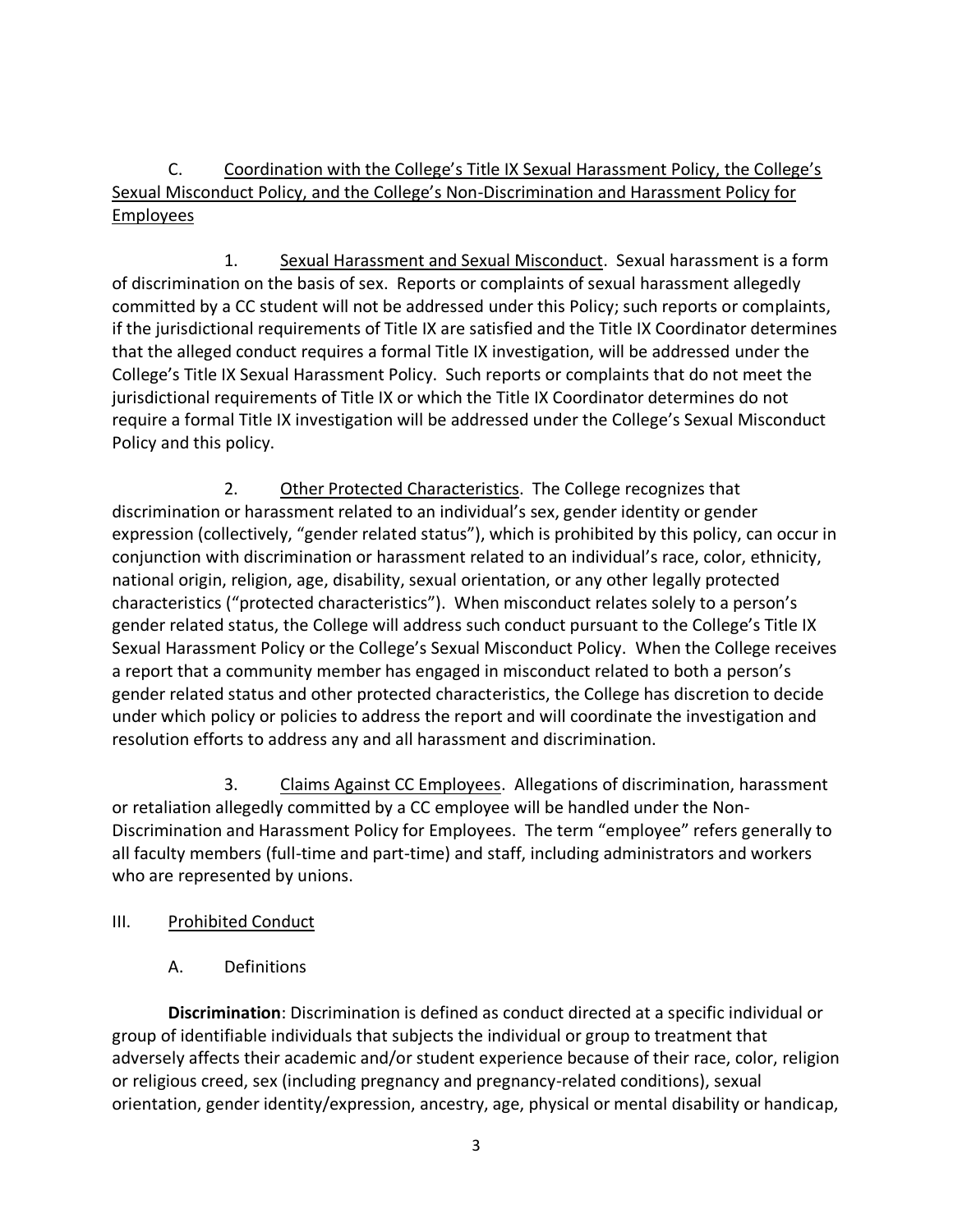marital status, military or veteran status, citizenship, national or ethnic origin, genetics, or any other characteristic protected by law. Aiding or facilitating discrimination means promoting or encouraging the commission of any behavior prohibited under this policy.

**Harassment**: Harassment as a form of discrimination is defined as verbal or physical conduct that is directed at an individual or group because of race, color, religion or religious creed, sex (including pregnancy and pregnancy-related conditions), sexual orientation, gender identity/expression, ancestry, age, physical or mental disability or handicap, marital status, military or veteran status, citizenship, national or ethnic origin, genetics, or any other characteristic protected by law when such conduct is sufficiently severe, pervasive, or persistent so as to have the purpose or effect of interfering with an individual's or group's academic and/or student experience or of creating a hostile educational environment. This conduct can include technology-based communications such as texting or social media sites. Aiding or facilitating harassment means promoting or encouraging the commission of any behavior prohibited under this policy.

**Retaliation**: Retaliation is defined as seeking retribution or attempting to seek retribution against a Complainant, Respondent, or any other individual or group of individuals involved in an investigation and/or resolution of an allegation of discrimination. Retaliation can be committed by any individual or group of individuals, not just a Respondent or Complainant. Retaliation may include abuse or violence, other forms of harassment, and/or making defamatory statements about another person. An individual who in good faith reports discrimination or harassment, is the subject of such a report, or otherwise participates in the College's investigation of such a report may not be subject to retaliation even if the report is later not proven.

## B. Prohibition Against Discrimination, Harassment, and Retaliation

The College prohibits all forms of discrimination, harassment, and retaliation. CC students are prohibited both from personally engaging in discrimination, as well as from engaging in conduct that assists or encourages another person to engage in such misconduct. A CC student who discriminates against or harasses a member of the CC community or assists or encourages another person to engage in such misconduct will be subject to appropriate disciplinary action. The College also prohibits retaliation against any individual who reports discrimination or harassment or participates in an investigation of such a report.

## IV. Reporting

**All Cambridge College students are expected to share with the Associate Provost any report of discrimination they receive or of which they become aware that involves a CC student. Reports of discrimination involving a CC faculty or staff member should be directed to the Vice President of Human Resources and Talent Management, in accordance with the Non-Discrimination and Harassment Policy for Employees.**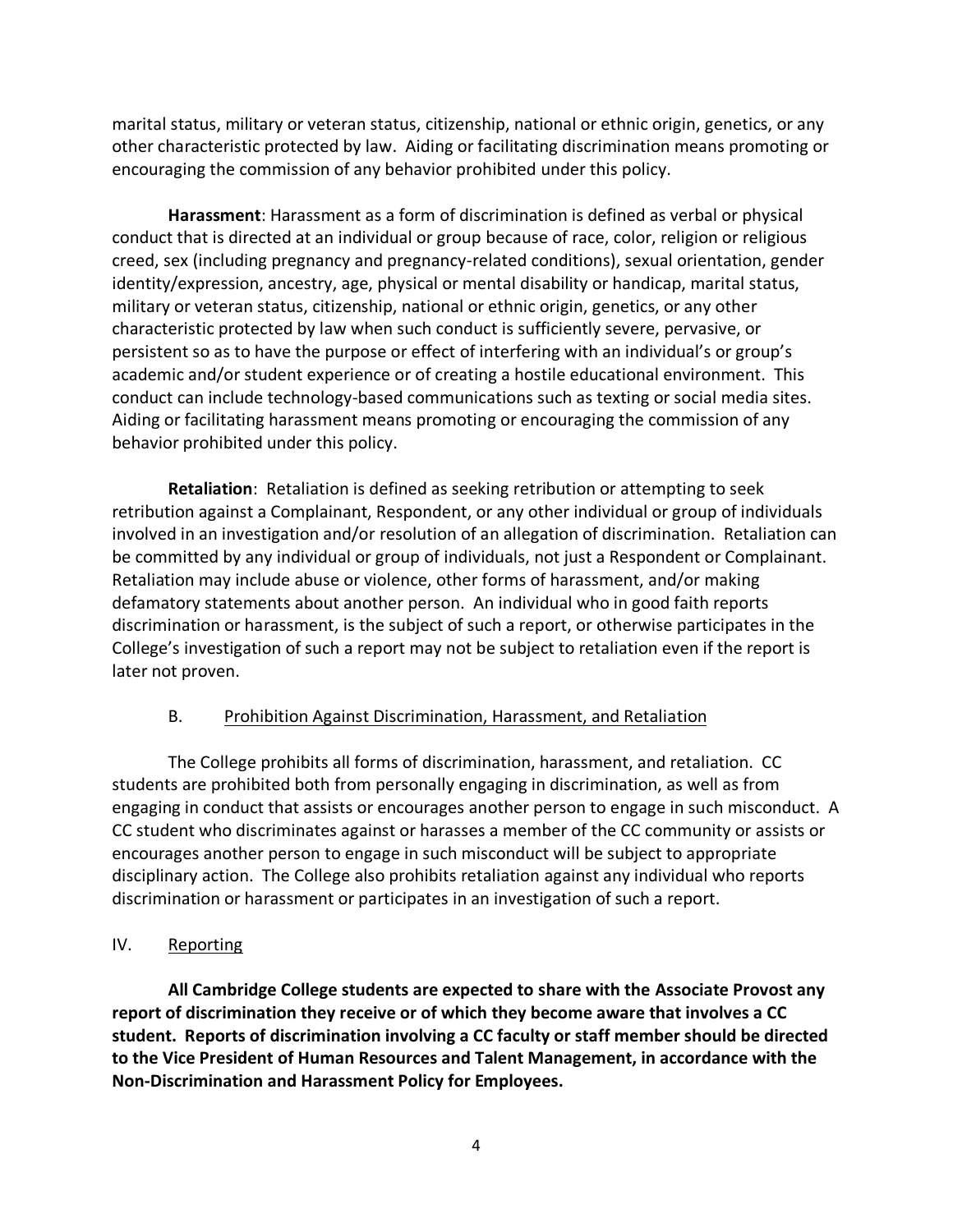Any individual may report any incident of discrimination, harassment, or retaliation allegedly committed by a CC student directly to the Associate Provost.Individuals are encouraged to report discrimination as soon as possible to maximize the College's ability to respond promptly and equitably.

The College does not limit the timeframe for reporting an incident. Upon receipt of any report or complaint, regardless of when the incident occurred, the College will conduct an assessment to determine if an investigation and/or any safety measures are necessary to maintain the safety of the community. However, CC will not be able to impose disciplinary sanctions against a CC student who is no longer affiliated with the College.

All reports of discrimination, harassment, and/or retaliation asserted against a CC student must be made in good faith. False and/or malicious complaints of discrimination, harassment, and/or retaliation (as opposed to complaints which, even if erroneous, are made in good faith) may also be the subject of appropriate disciplinary action.

A person who wishes to make an anonymous report of discrimination, harassment, or retaliation may do so by calling **617-873-0633**. Please note that anonymous reporting may limit the ability for the College to investigate fully and follow-through.

The College recognizes that a student may choose to report discrimination or harassment to a trusted employee of the College. For example, a student may choose to share concerns with a faculty member. Students should be aware that under College policy, a faculty member, staff member, or other employee who receives a report of discrimination or harassment allegedly committed by a CC student must share the report with the Associate Provost and cannot promise confidentiality to the reporting student.

#### V. Interim Measures

Upon receipt of a report of discrimination, harassment, or retaliation allegedly committed by a CC student, the College will provide interim support and reasonable protective measures to prevent acts of misconduct and to provide an academic environment free from discrimination, harassment, and retaliation.

 The College will determine the necessity and scope of any interim measures. The College may impose any remedy that can be tailored to the involved parties to achieve the goals of this policy. Even when the reporting student or employee does not specifically request that protective action be taken, the College may choose to impose interim measures at its discretion. Students or employees seeking such assistance should speak with the Associate Provost, who will coordinate such requests on behalf of the student or employee. The College will maintain contact with the parties to ensure that all concerns are being addressed.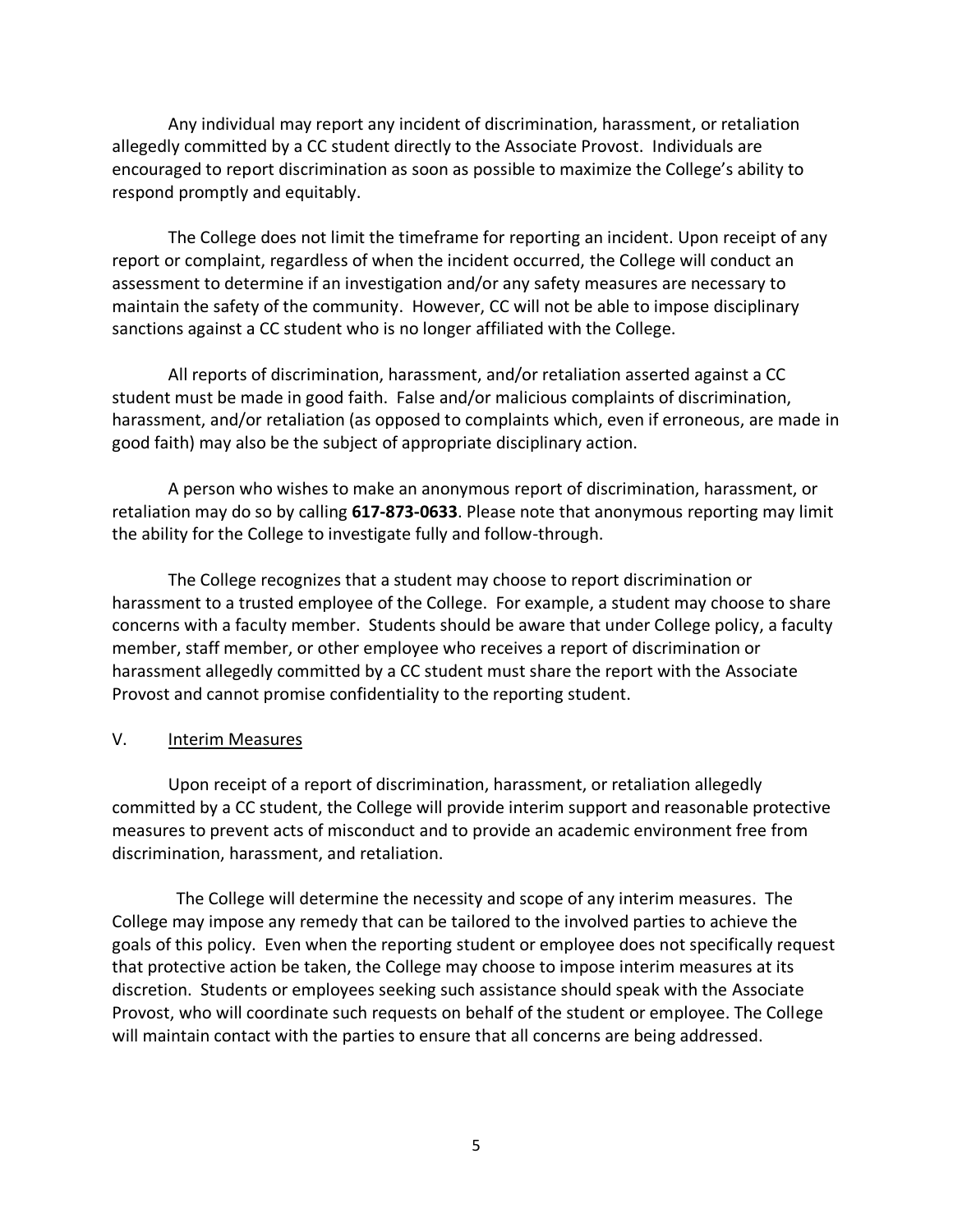All individuals are encouraged to report concerns about the failure of a CC student to abide by any restrictions imposed by an interim measure. The College will take immediate and responsive action to enforce measures previously ordered or implemented by the College.

## VI. Discrimination or Harassment – Formal Complaint Process

A. The Associate Provost. The College has appointed the Associate Provost to oversee the College's centralized review, investigation, and resolution process for reports and complaints of discrimination or harassment allegedly committed by a CC student. The Associate Provost is tasked with ensuring consistent application of this policy to all individuals and enabling the College to respond promptly and equitably to eliminate discrimination, harassment, and retaliation, prevent their recurrence, and address their effects.

# B. Grievance Procedures

The following are the College's procedures for responding to and resolving reports or complaints of discrimination or harassment asserted against a CC student.

# 1. Complaint

Any individual may initiate the investigation process by the College against a CC student for violation of this policy by making a complaint of discrimination or harassment to the Associate Provost. The complaint should include the name of the accused (the Respondent), a statement explaining the nature and circumstances of the report, a list of possible witnesses, and contact information for the person making the report. The complaint must be signed or otherwise authenticated by the individual making it (the Complainant).

If the Associate Provost receives a report that a CC student has engaged in prohibited conduct but the report does not meet the requirements of a complaint as described above, the Associate Provost will determine what steps should be taken to gather additional information and direct the gathering of the additional information. Once all available additional information has been obtained, it will be evaluated by the Associate Provost, who will decide whether an investigation, in accordance with this policy, is warranted.

If the Associate Provost decides that an investigation is not warranted, he or she will memorialize in a written memorandum the report of discrimination and his or her evaluation and reasoning concerning the decision not to initiate an investigation. This memorandum will be maintained in a confidential Student Affairs file.

## 2. Investigation and Findings Process

After receiving a report or complaint of discrimination, harassment or retaliation, the Associate Provost will conduct a preliminary assessment to determine whether there is sufficient evidence to support the initiation of a formal investigation. The Associate Provost will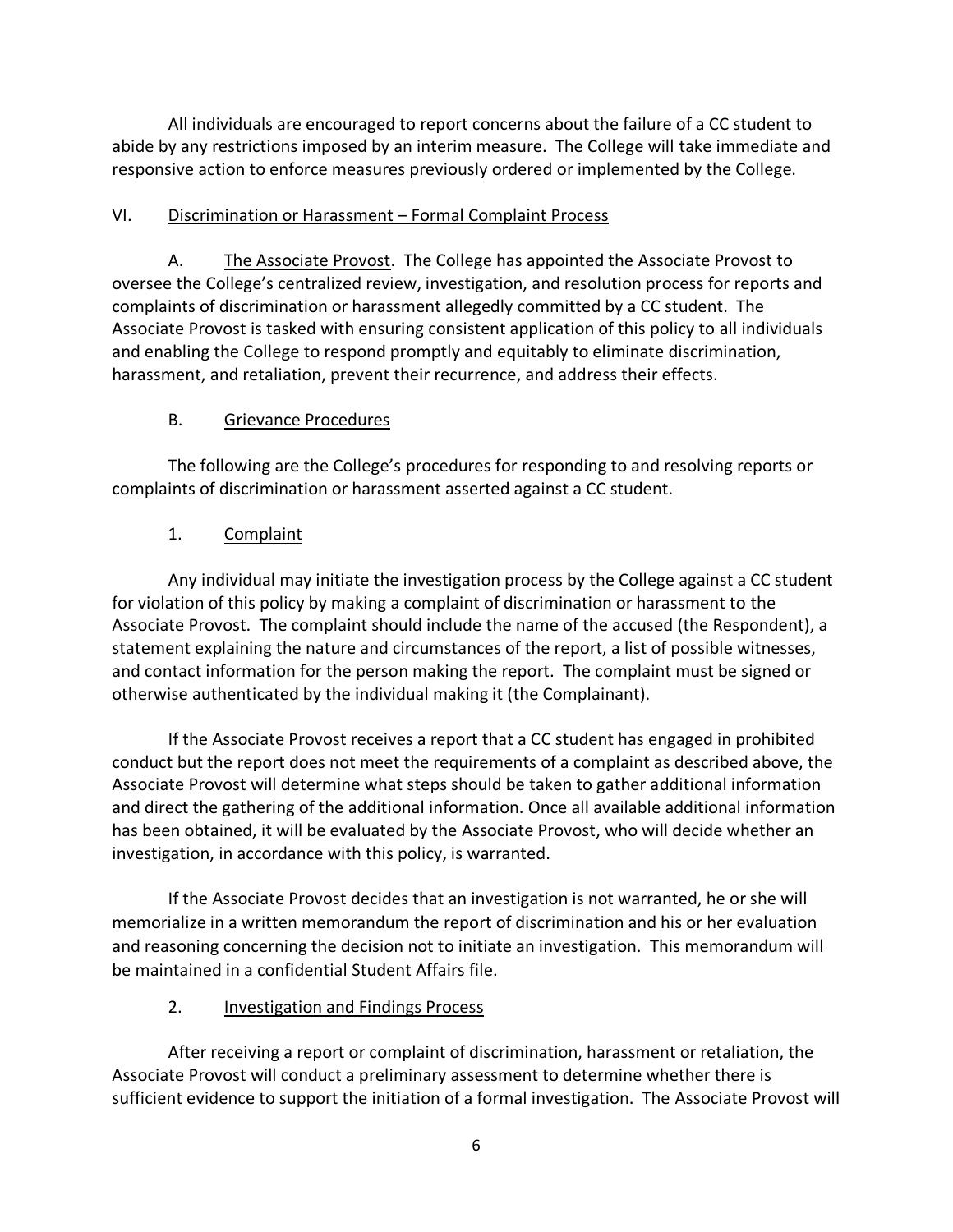also consider whether the matter could be resolved under the informal resolution process set forth in section VII of this policy. If the Associate Provost concludes that a report or complaint of discrimination or harassment warrants an investigation, the following steps will generally be taken:

a. Investigator(s). As part of the investigation process, the College will appoint an appropriate internal or external investigator (or, in some matters, two investigators), and will notify the Complainant and the Respondent of this appointment.

b. Interviews and documents. At the discretion of the investigator(s), the investigation may include individual interviews with the parties involved and, where necessary, with individuals who may have observed the alleged conduct or may have other relevant knowledge. In the discretion of the Associate Provost, the Complainant and the Respondent will each be entitled to bring a non-lawyer advisor to meetings. The advisor may provide support related to any meeting or interview but may not participate actively in such meetings or interviews. During such meetings or interviews, an advisor may quietly confer or pass notes with the party in a non-disruptive manner. The advisor may not answer questions or otherwise act as an advocate, representative, or proxy. The investigator(s) may also review College files, documents, communications, and other information provided by the parties and/or witnesses. The investigator(s) will retain sole discretion as to which information and documents are relevant to the investigation.

c. Confidentiality. Out of respect for all involved, the fact and progress of the investigation will be kept confidential. Only the Complainant, the Respondent, appropriate supervisor(s), the Associate Provost, the Vice President of Human Resources and Talent Development, the College's legal counsel, and other leadership officials with an appropriate need to know will be informed. Witnesses who participate in the investigative process will be advised to maintain the confidentiality of their participation, related information, and the investigation.

All investigative and sanction proceedings, and all related notices or statements issued by the College, will comply with the requirements of the Family Educational Rights and Privacy Act (FERPA), the Clery Act, Title IX, other applicable law, and College policy. No information shall be released from such proceedings by the College except as required or permitted by law or College policy.

d. Report. At the conclusion of the investigative process, the investigator(s) will prepare a final report with factual findings and recommendations for discipline, if appropriate, and issue it to the Associate Provost and the Dean of the School in which the Respondent is enrolled (the "School Dean"). This report will be marked "CONFIDENTIAL." The Associate Provost will provide a copy of the report to the Respondent and will direct the Respondent to maintain its confidentiality. The factual findings, but not the recommendations for discipline, will be shared with the Complainant and the Associate Provost will direct the Complainant to maintain the confidentiality of such factual findings.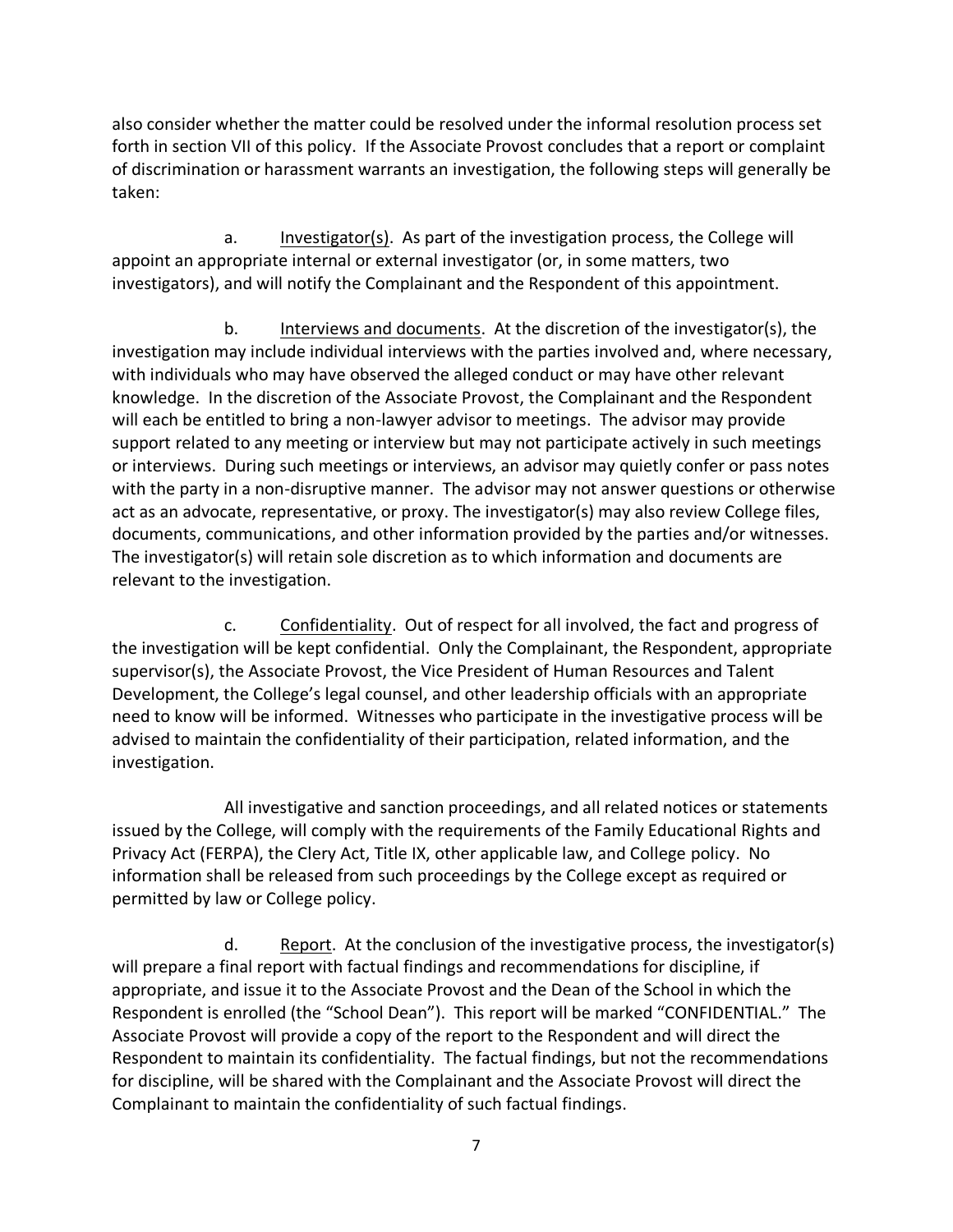e. Forms of discipline. Misconduct constituting discrimination, harassment, or retaliation will be subject to discipline. Recommendations may include, but not be limited to, training, referral to counseling, warning (verbal or written), removal from a course, change in enrollment status, suspension, or expulsion.

f. School Dean's determination. Recommendations from the investigative report will be considered by the School Dean in consultation with the Associate Provost and followed through within their discretion. After considering the investigative report, the School Dean will decide whether to accept the recommendations contained in the report, to reject the recommendations, or to take an alternative approach.

g. Appeal process. If a Complainant does not agree with any of the factual findings made by the investigator(s), the Complainant may appeal to the Provost and Vice President for Academic Affairs (the "Provost"). The Complainant must make his/her/their appeal in writing, setting out the specific reasons for the appeal, within ten (10) business days of receiving the factual findings made by the investigator(s). The Provost will review the investigative report and the factual findings of the investigator(s) and will respond in writing within ten (10) business days of receiving the appeal. The Provost may accept the factual findings of the investigator(s), reject them, or take an alternative approach.

If a Respondent does not agree with any of the factual findings made by the investigator(s) or the decision of the School Dean, the Respondent may appeal to the Provost. The Respondent must make his/her/their appeal in writing, setting out the specific reasons for the appeal, within ten (10) business days of receiving the decision of the School Dean. The Provost will review the investigative report and the School Dean's decision and will respond in writing within ten (10) business days of receiving the appeal. The Provost may accept the decision of the School Dean, reject it, or take an alternative approach.

If there are no appeals, the factual findings made by the investigator(s) and the decision of the School Dean will be final. If any appeal is taken, the decision(s) of the Provost will be final.

### VII. Discrimination or Harassment - Informal Resolution Process

The informal resolution process is a completely voluntary, remedies-based process designed to provide members of the CC community with an option to resolve certain disputes with other members of the community in a forum that is separate and distinct from the College's formal grievance processes under this policy. No party will be required to participate in the informal resolution process and the College will not require, encourage, or discourage the parties from participating in the informal resolution process.

The purpose of the informal resolution process is to eliminate the conduct which has been reported by the Complainant and place both individuals in a position to pursue their study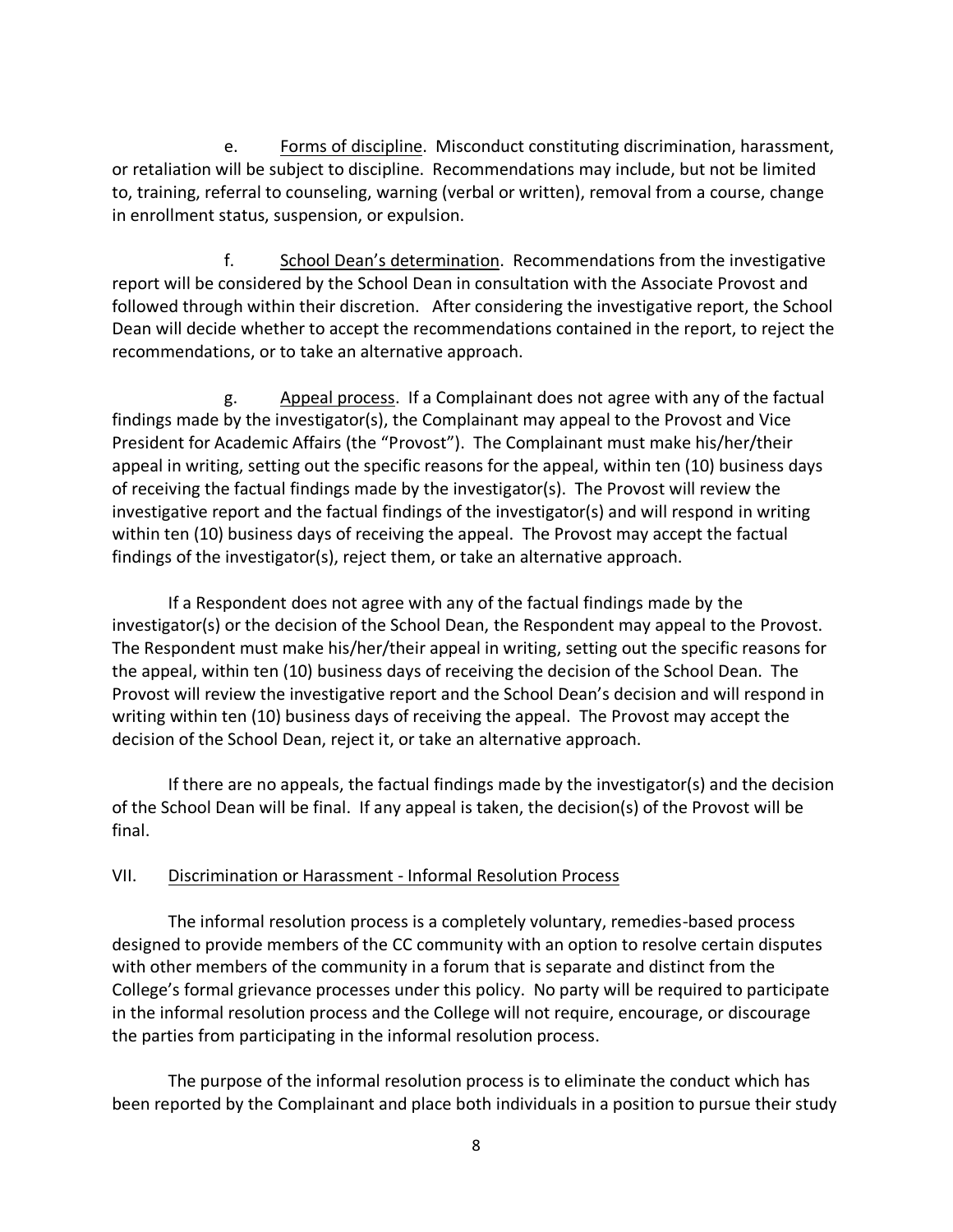or work in a safe, respectful, and productive environment. Under this process, there will be no disciplinary action taken against a Respondent and the resolution will not appear in the Respondent's student records.

An individual who asserts a claim of discrimination or harassment may elect to pursue this informal resolution procedure. The informal resolution procedure is only available if the Associate Provost has determined, through an initial assessment, that the alleged conduct, if substantiated, would constitute misconduct under this policy, and he/she/they has determined that the informal resolution process is appropriate for this matter.

The Associate Provost or his/her/their designee will oversee and conduct the informal resolution process. The Associate Provost or designee will meet with the Complainant and the Respondent, individually, to understand the issues. The presence of advisors is not permitted in the informal resolution process. The Associate Provost or designee will determine whether a joint meeting with the Complainant and the Respondent is appropriate and/or would be helpful. If the parties are able to resolve their dispute, they and the Associate Provost or designee will sign an informal resolution agreement. At any time prior to signing an informal resolution agreement, any party has the right to withdraw from the informal resolution process and resume the formal grievance process outlined above in this policy. If the Associate Provost determines at any time prior to the signing of the informal resolution agreement that the informal resolution process is no longer appropriate, the Associate Provost may terminate the process.

Any agreements reached as part of the informal resolution process must be approved by the Associate Provost in order to ensure consistency with the College's legal obligations. Upon signing the informal resolution agreement, the parties are bound by its terms and cannot opt for a formal grievance process based on the conduct alleged in the formal complaint. Failure to comply with the signed agreement may result in disciplinary action for either party.

The protections against retaliation apply to individuals participating in the informal resolution process. Disciplinary consequences may result for those found responsible for retaliation.

#### VIII. Administrative Resources

Various administrative agencies can provide resources and legal assistance for victims of discrimination. Agencies in the local Boston-area community include:

Massachusetts Commission Against Discrimination (MCAD) John McCormack Building One Ashburton Place Sixth floor, Room 601 Boston, MA 02108 (617) 994-6000